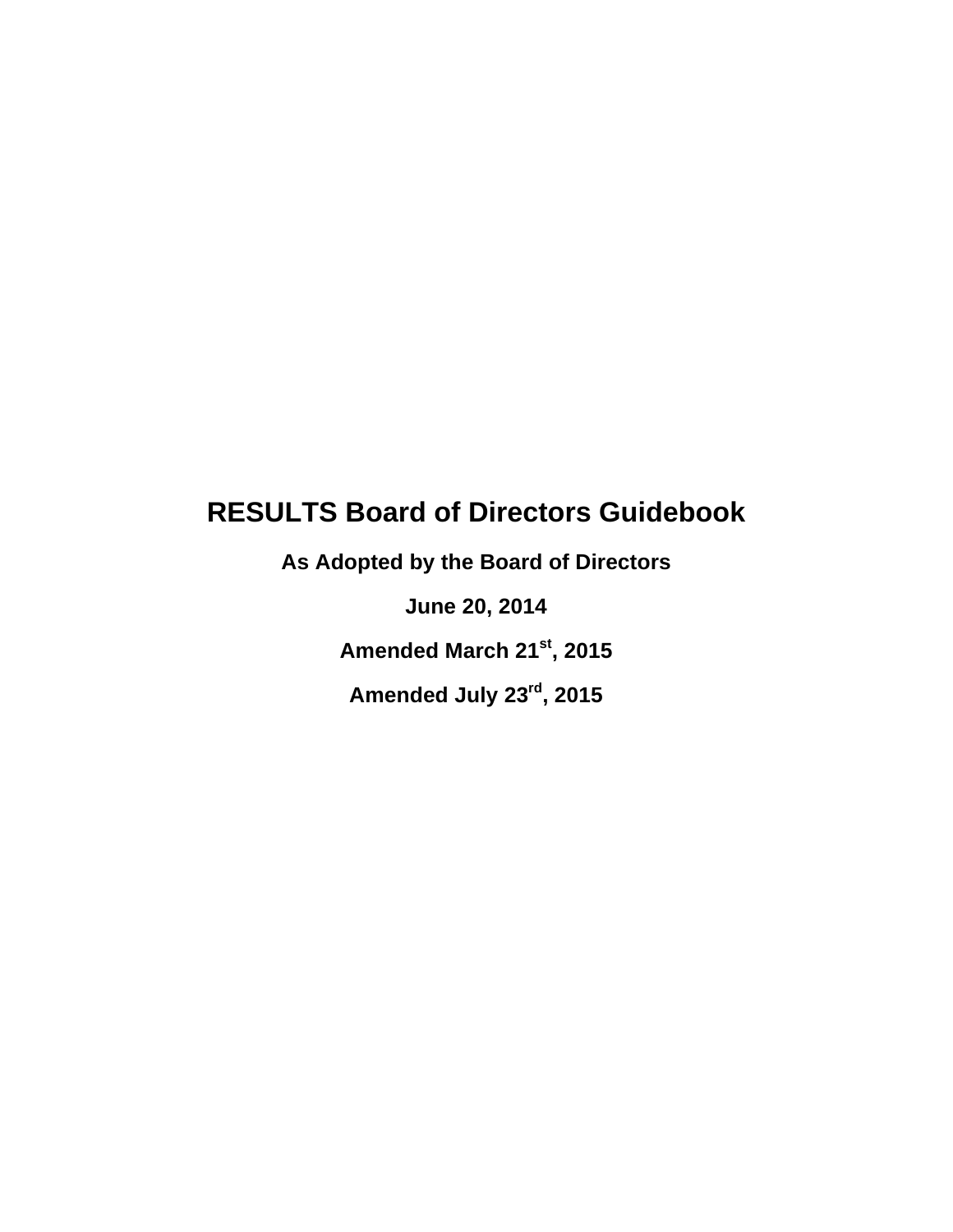## **Table of Contents**

| Part I: Introduction and Administration | 3  |
|-----------------------------------------|----|
| Part II: Organization Essentials        | 5  |
| Part III: Board Structure and Processes | 8  |
| Part IV: Board ED/Staff Relationship    | 16 |
| Part V: Executive Parameters            | 20 |
| Appendix A: Strategic Plan              | XX |
| Appendix B: Current Year Campaign Goals | XX |
| Appendix C: Conflict of Interest Policy | XX |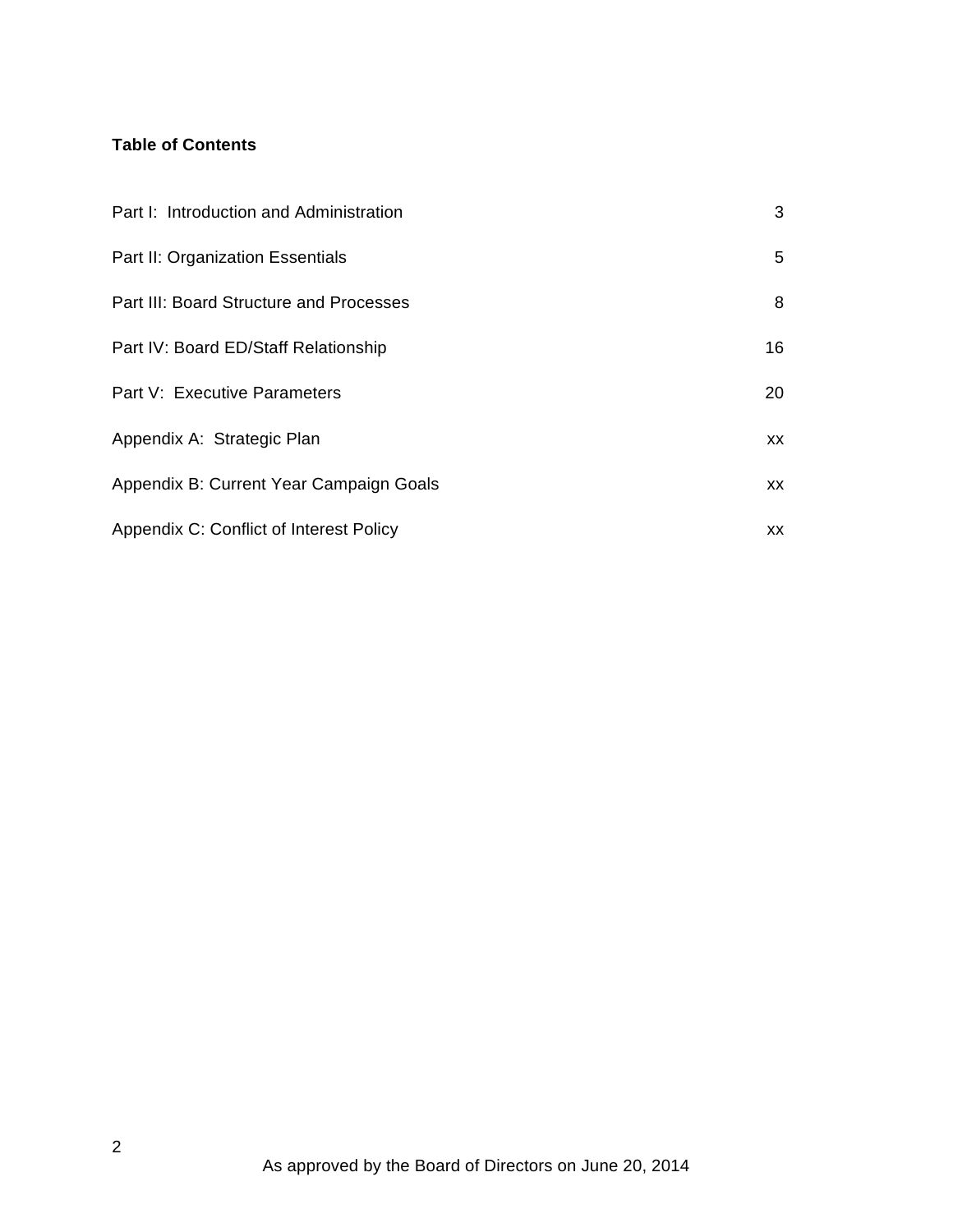## **Board Guidebook for RESULTS and RESULTS Educational Fund**

#### **Part 1: Introduction and Administration**

This Board Guidebook (Guidebook) contains all of the current standing (ongoing) policies adopted by the board of RESULTS and RESULTS Educational Fund (REF) since the initial approval of the Guidebook on June 20, 2014

#### 1.1 **Reasons for Adoption**. The reasons for adopting this Guidebook include:

- \* Efficiency of having all ongoing board policies in one place.
- \* Ability to quickly orient new board members to current policies.
- \* Elimination of redundant or conflicting policies over time.
- \* Ease of reviewing current policy when considering new issues.
- \* Providing clear, proactive policies to guide the Executive Director (ED) and staff.
- 1.2 **Consistency**. Each policy in this document is expected to be consistent with the law, the articles of incorporation, and the bylaws, all of which have precedence over these board policies. Except for time-limited or procedural-only board decisions (approving minutes, electing an officer, etc.), which are recorded in regular board minutes, all standing policies shall be included or referred to in this document. The Executive Director (ED) is responsible for developing organizational and administrative policies and procedures that are consistent with this Guidebook.
- 1.3 **Transition**. Whether adopted part by part or as a complete document, as soon as some version of the Guidebook is voted on as the "one voice" of the board, those policies are deemed to supersede any past policy that might be found in old minutes unless a prior board resolution or contract obligates the organization with regard to a specific matter. If any actual or apparent conflict arises between the Guidebook and other policies or board resolutions, the matter shall be resolved by the chair or by the entire board as may be appropriate.
- 1.4 **Changes**. These policies are meant to be regularly reviewed and refined. The Executive Director helps the board formulate new language in the Guidebook by distributing proposed changes in advance. Any change to this Guidebook must be approved by the full board. Proposed changes may be submitted by any board member as well as by the Executive Director. In most cases, proposed changes shall be referred to and reviewed by the appropriate committee before being presented to the board for action. Whenever changes are adopted, a new document should be printed, dated, and quickly made available to the board and staff. The previous version should be kept on a disk for future reference if needed.
- 1.5 **Specificity**. Each new policy will be drafted to fit in the appropriate place within the Guidebook. Conceptually, policies should be drafted from the "outside in," i.e., the broadest policy statement should be presented first, then the next broadest, etc., down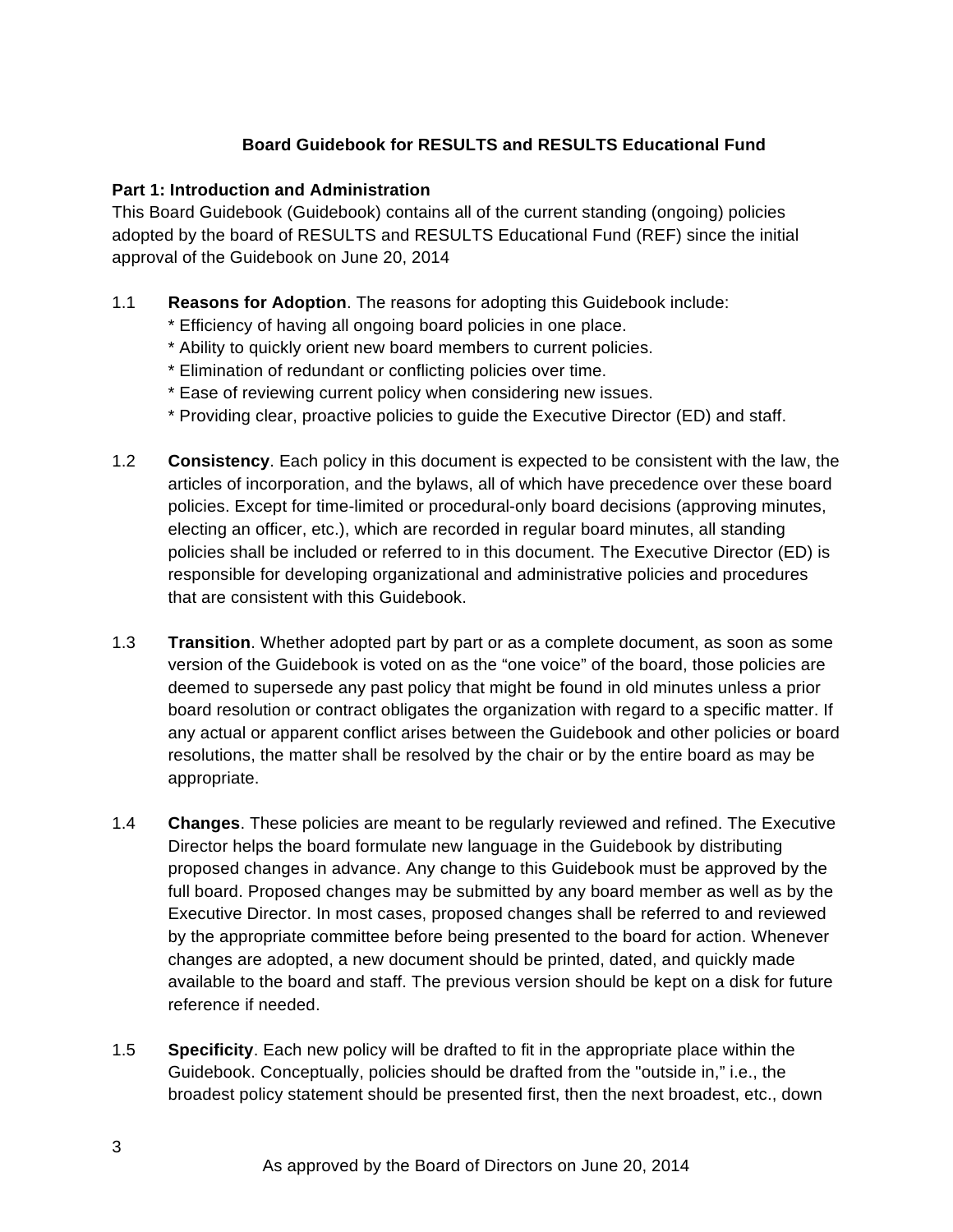to the level of detail that the board finds appropriate for board action and below which management is afforded discretion as to how it implements the policies in this Guidebook.

1.6 **Oversight Responsibility***.* Below are the parts of this Guidebook, the committees primarily responsible for drafting and reviewing those parts, and the individuals given authority to interpret and make decisions within the scope of those policies:

|    | <b>Part/Section</b>                    | <b>Oversight Committee</b> | <b>Implementation Authority</b> |
|----|----------------------------------------|----------------------------|---------------------------------|
|    | Introduction                           | <b>Executive Committee</b> | ED                              |
| 2. | <b>Organization Essentials</b>         | Full board                 | ED                              |
| 3. | <b>Board Structure &amp; Processes</b> | <b>Executive Committee</b> | <b>Board Chair</b>              |
| 4. | Board-ED/Staff Relationship            | <b>Executive Committee</b> | Chair/ED                        |
|    | 5. Executive Parameters                |                            |                                 |
|    | 5.1 General Guidance                   | <b>Executive Committee</b> | ED                              |
|    | 5.2 Finance                            | <b>Finance Committee</b>   | <b>ED</b>                       |
|    | 5.3 Advancement                        | <b>Marketing Committee</b> | ED                              |
|    | 5.4 Audit & Compliance                 | <b>Finance Committee</b>   | <b>ED</b>                       |
|    | 5.5 Miscellaneous                      | As appropriate             | ED                              |

1.7 **Maintenance of Policies**. The secretary shall ensure that all standing board policies are recorded and published correctly. The ED or the ED's designee shall maintain the policies file and provide updated copies to the board whenever the policies change, or upon request. The board will ask that legal counsel review this Guidebook biennially to ensure compliance with the law. Discrete documents referred to in the Guidebook will be kept electronically and in a physical Board Reference Book.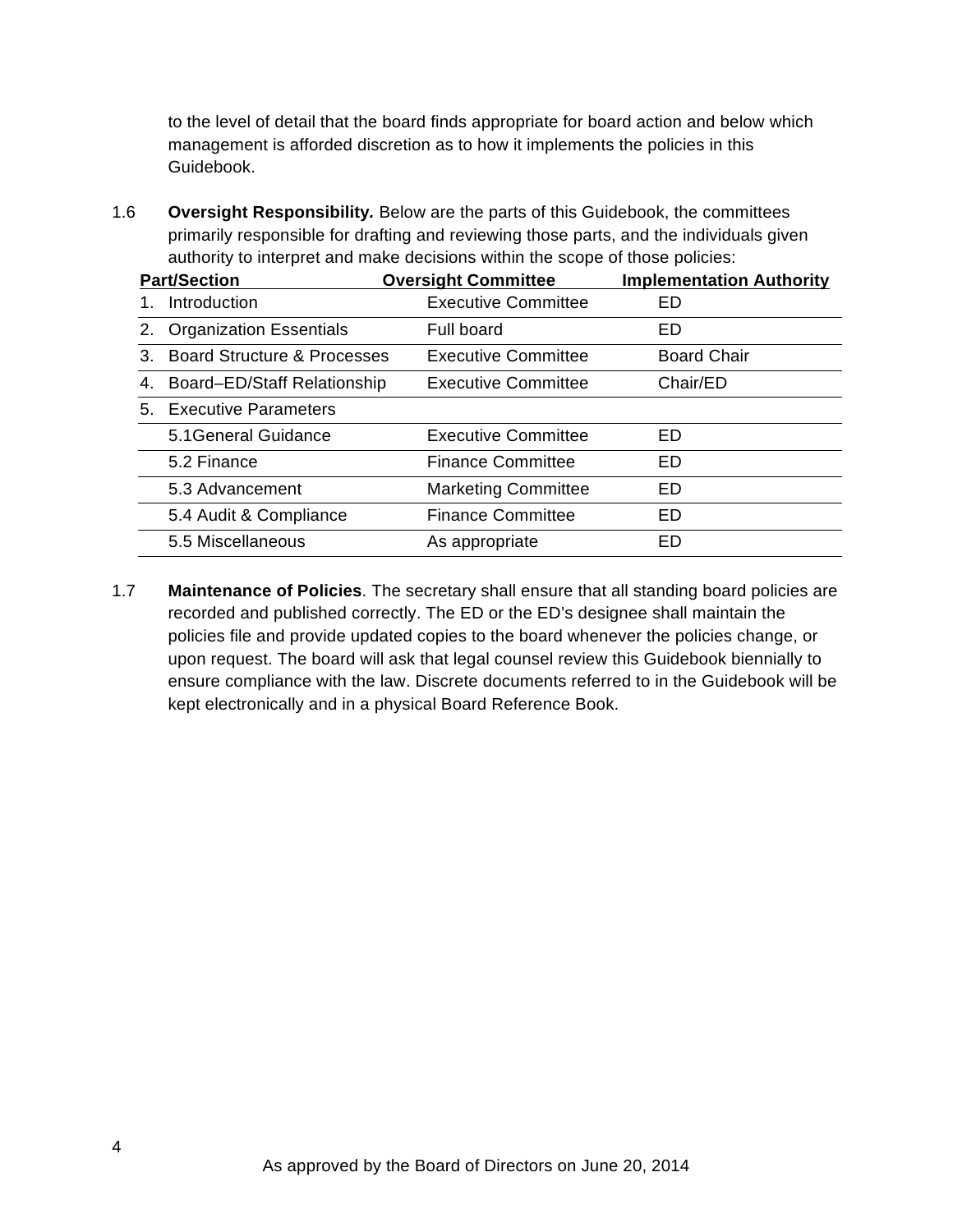## **Part 2: Organization Essentials**

- 2.1. Our **Vision** is to be the leading catalyst of rapid progress toward a world where extreme poverty no longer exists:
- Where nobody dies of causes in one part of the world or nation that are easily preventable in other parts of the world or nation.
- Where all children are receiving a quality education.
- Where all people have access to economic opportunity.
- Where all people have access to basic health care.
- Where a critical mass of people take responsibility for guiding their government decision makers and others to create a world that includes all of the above.
- 2.2. Our **Mission** is to create the political will to end hunger and the worst aspects of poverty and to empower individuals to have breakthroughs in exercising their personal and political power.
- 2.3. Our **Values**. Over the years RESULTS has distinguished itself with five main core values that have guided the actions of our staff and volunteers:
- 1. Individual transformation
- 2. Ongoing learning
- 3. Taking action
- 4. Powerful relationships and community
- 5. Empowering citizens

A complete description of these values can be found at http://www.results.org/skills\_center/results\_core\_values/

- 2.4. **Moral Owners:** In the quest to generate the political will to end hunger and the worst aspects of poverty, RESULTS and RESULTS Educational Fund have woven together a community of stakeholders who share a common vision:
- **More than a Billion Low-income People:** Individuals who strive to ensure that their families have food security, basic education for themselves and their children, shelter, and economic opportunities for their family.
- **Volunteers:** Our frontline advocates and fundraisers in over 100 communities in the U.S. (Also referred to as our grassroots network).
- **Staff:** Dedicated experts who train and support our volunteers with information and strategy. Staff also develop the most strategic campaigns, do quality oversight research, and lead "grasstops" efforts.
- **Members of Congress:** Supporting programs that save lives and provide opportunities for low-income people to move out of poverty.
- **Media:** Influencing decision makers and educating the public.
- **Donors:** Giving their financial support to achieve our mission.

5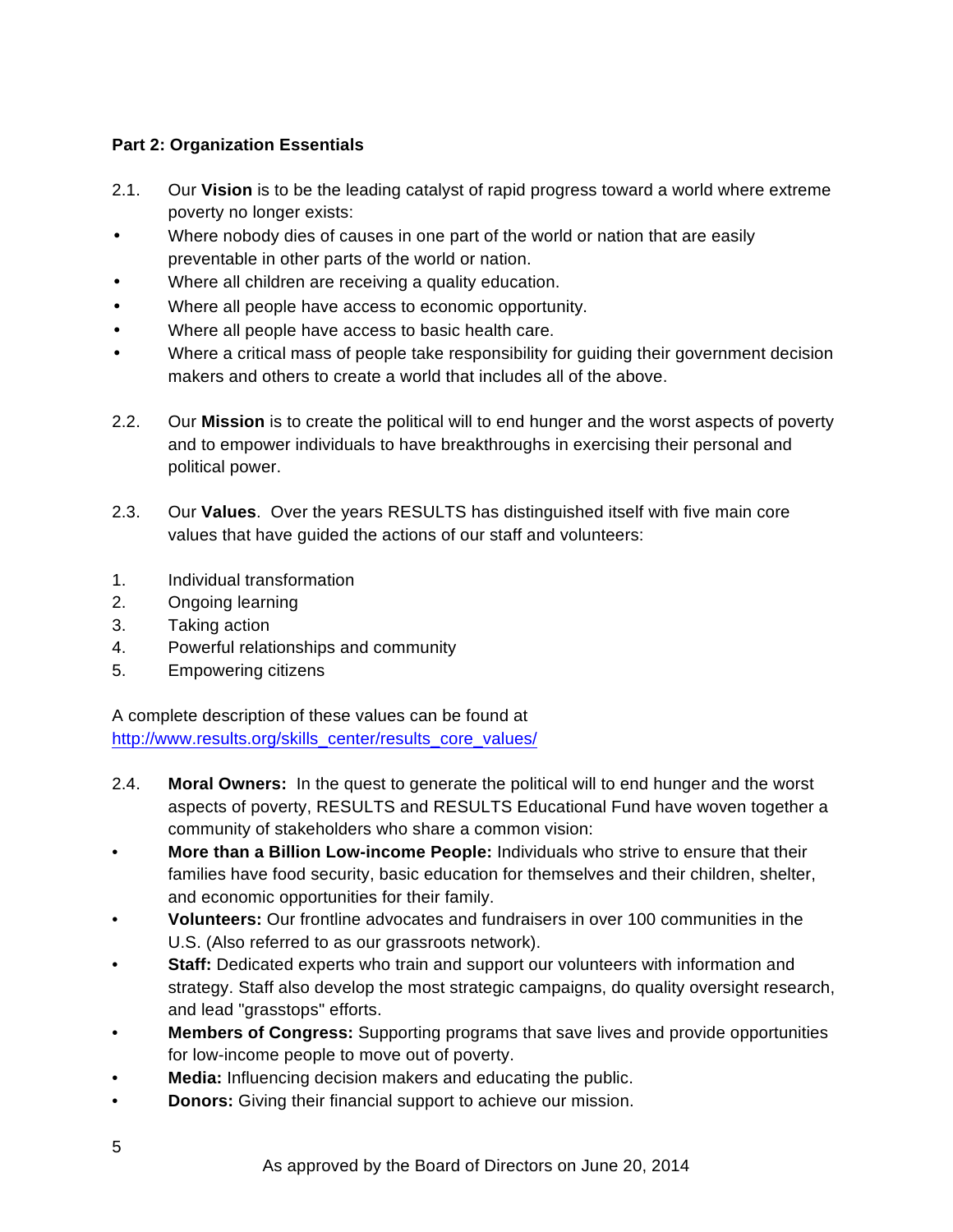- **Foundations and Corporations:** Supporting the work of RESULTS Educational Fund.
- **Other Organizations:** Partners, including international RESULTS affiliates whose combined knowledge and support amplify our impact.
- **Experts in the Field and "Grasstops" Leaders:** Individuals who lend expertise and greater visibility to our campaigns.
- 2.5. The primary beneficiaries of our work are those listed in Section 2.4
- 2.6. General functions: RESULTS Educational Fund (REF), our tax-deductible 501(c)(3) arm, identifies and promotes the most effective solutions to poverty by:
- Performing cutting-edge research on poverty issues and programs, as well as oversight of U.S. spending related to poverty domestically and internationally.
- Building support for proven poverty-fighting strategies by engaging and educating the public, policy makers, and opinion leaders, leading educational trips, working in coalitions, and encouraging the media to report on solutions to poverty.
- Supporting powerful citizenship by training volunteers in public speaking, generating media, hosting community forums, and educating their communities and elected officials about issues related to our campaigns.

RESULTS, our nonprofit, grassroots advocacy 501(c)(4) arm, supports specific anti-poverty legislation by:

- Mobilizing around key legislative opportunities that will have the greatest impact on the lives of low-income people. This can range from aiding members of Congress in generating bipartisan support for anti-poverty legislation to helping legislators craft bills that will benefit the poorest.
- Empowering ordinary people to become powerful voices for the end of poverty with a unique training and support system. RESULTS has grassroots chapters in over 100 locations in the U.S., which form one of the most engaged and effective grassroots networks in the world.
- Advocating for policies and legislation that create or safeguard effective solutions to poverty, make programs run more efficiently and effectively, and extend coverage to those who need it.
- 2.7. The **primary strategies** by which we fulfill our mission: We combine the voices of our passionate grassroots activists with strategic grasstops efforts to leverage billions of dollars for programs and improved policies that give lowincome people the health, education and opportunity they need to thrive.

## 2.8. **2012-2015 Goals:**

- Expand RESULTS coverage to all 50 states and 2/3 of congressional districts.
- Create more Congressional and grasstops champions.
- Expand policy impact through research, rapid response, and keen problem and solution analysis.
- Strengthen organizational systems to support expanding reach and impact.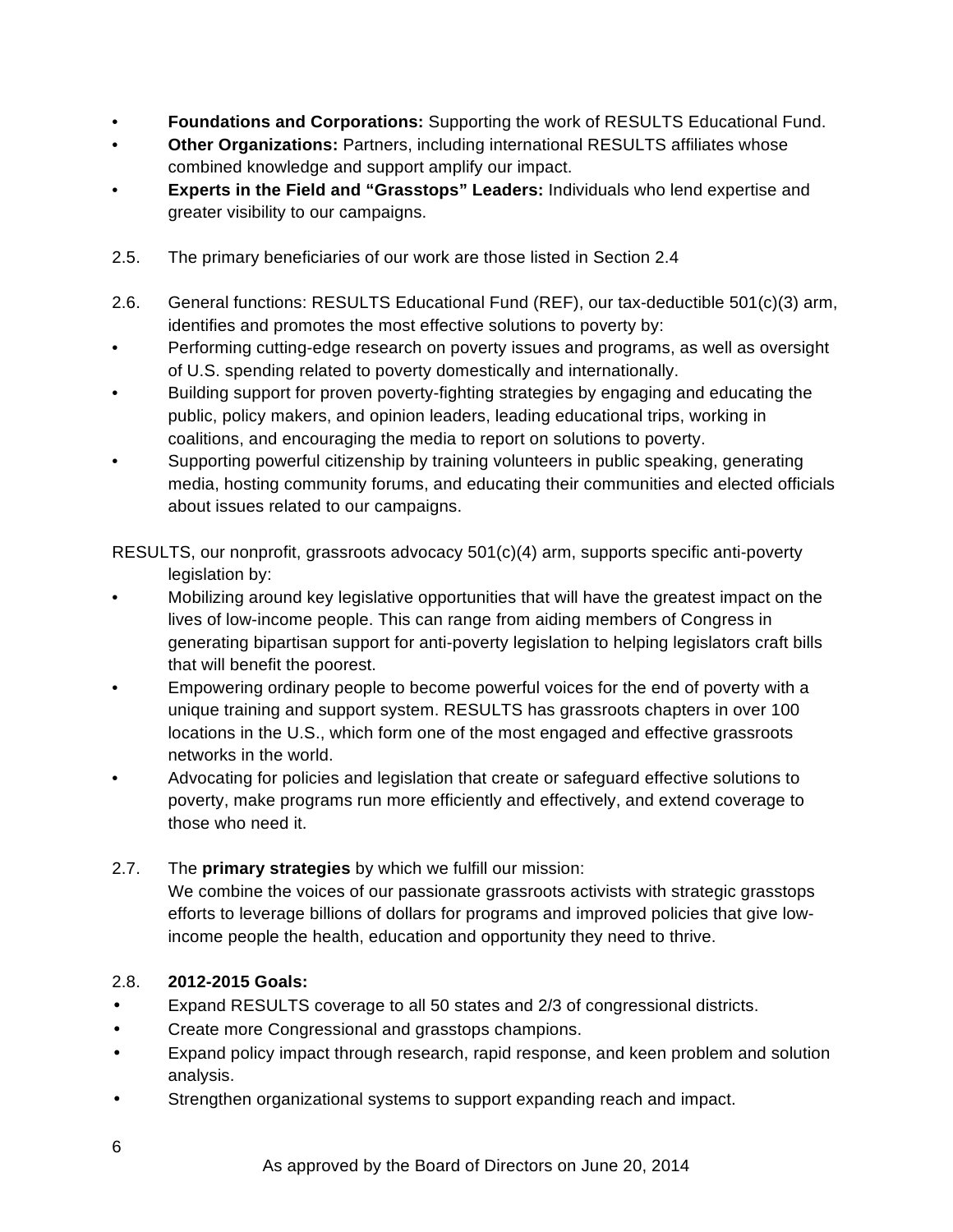- 2.9. The annual campaign goals for both global and domestic work are included as Appendix B.
- 2.10. **2012-2015 Strategic Plan** is included as Appendix A.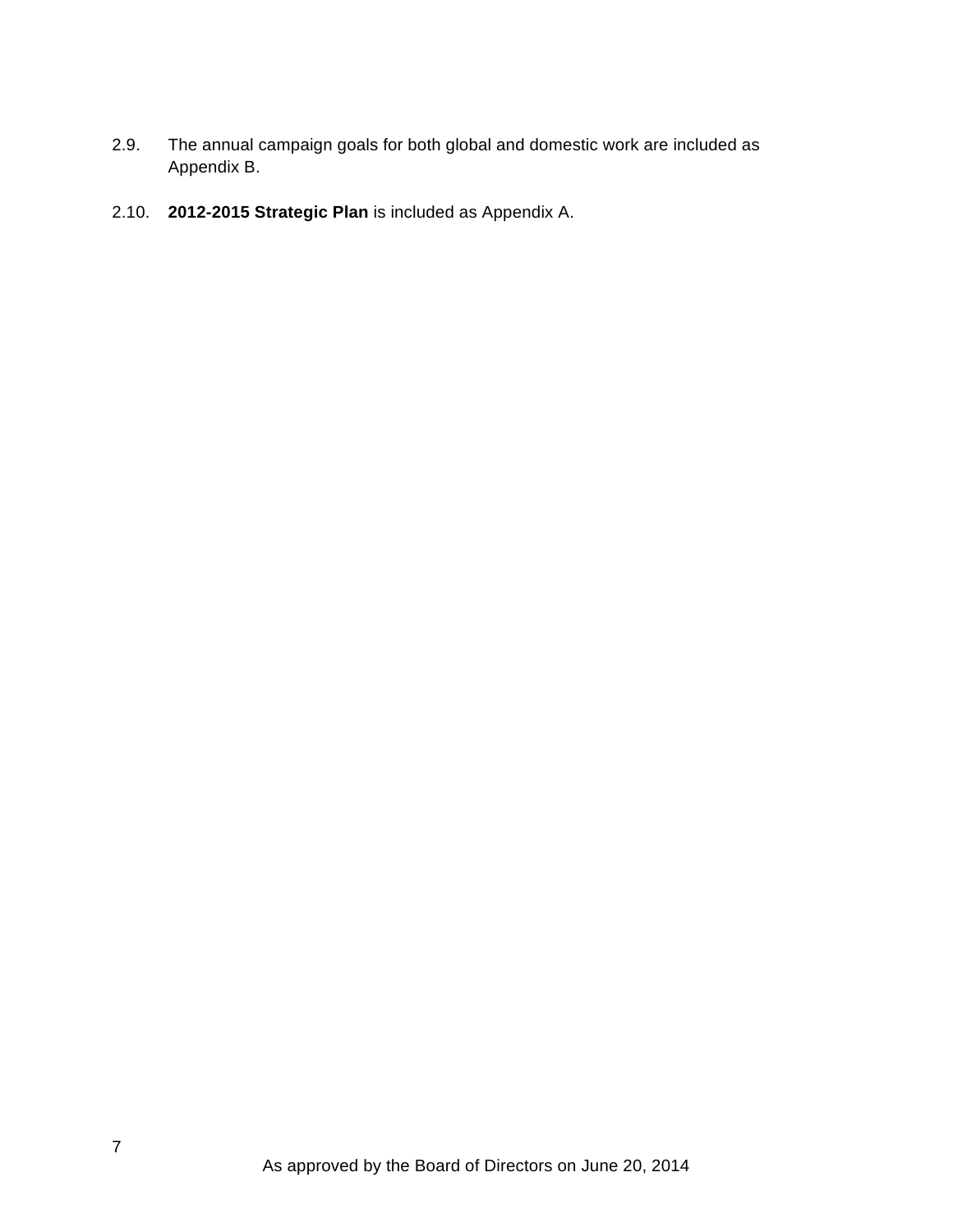#### **Part 3: Board Structure and Processes**

- **3.1 Governing Style.** The board will approach its task with a style that emphasizes outward vision rather than an internal preoccupation, encouragement of diversity in viewpoints, strategic leadership more than administrative detail, clear distinction of board and staff roles, and proactivity rather than reactivity. In this spirit, the board will:
- 3.1.1 Enforce upon itself and its members whatever discipline is needed to govern with excellence. Discipline shall apply to matters such as attendance, respect for clarified roles, speaking to management and the public with one voice, and self-policing of any tendency to stray from the governance structure and processes adopted in these board policies.
- 3.1.2 Be accountable to its stakeholders and the general public for competent, conscientious, and effective accomplishment of its obligations as a body. It will allow no officer, individual, or committee of the board to usurp this role or hinder this commitment.
- 3.1.3 Monitor and regularly discuss the board's own processes and performance, seeking to ensure the continuity of its governance functions by selection of capable directors, orientation and training, and evaluation.
- 3.1.4 Be an initiator of policy, not merely a reactor to staff initiatives. The board, not the staff, will be responsible for board performance.
- **3.2 Board Job Description.** The job of the board is to lead the organization toward the desired performance and ensure that that performance occurs. The board's specific contributions are unique to its trusteeship role and necessary for proper governance and management. To perform its job, the board shall:
- 3.2.1 Determine the mission, values, strategies, and major goals/outcomes the organization seeks to accomplish, and hold the ED accountable for developing and implementing an organizational structure and staffing plan based on these policies.
- 3.2.2 Determine the parameters within which the ED is expected to achieve the goals/outcomes.
- 3.2.3 Monitor the performance of the organization relative to the achievement of the goals/outcomes within the executive parameters.
- 3.2.4 Maintain and regularly improve all ongoing policies of the board in this Guidebook.
- 3.2.5 Select, fairly compensate, nurture, evaluate annually, and, if necessary, terminate an ED.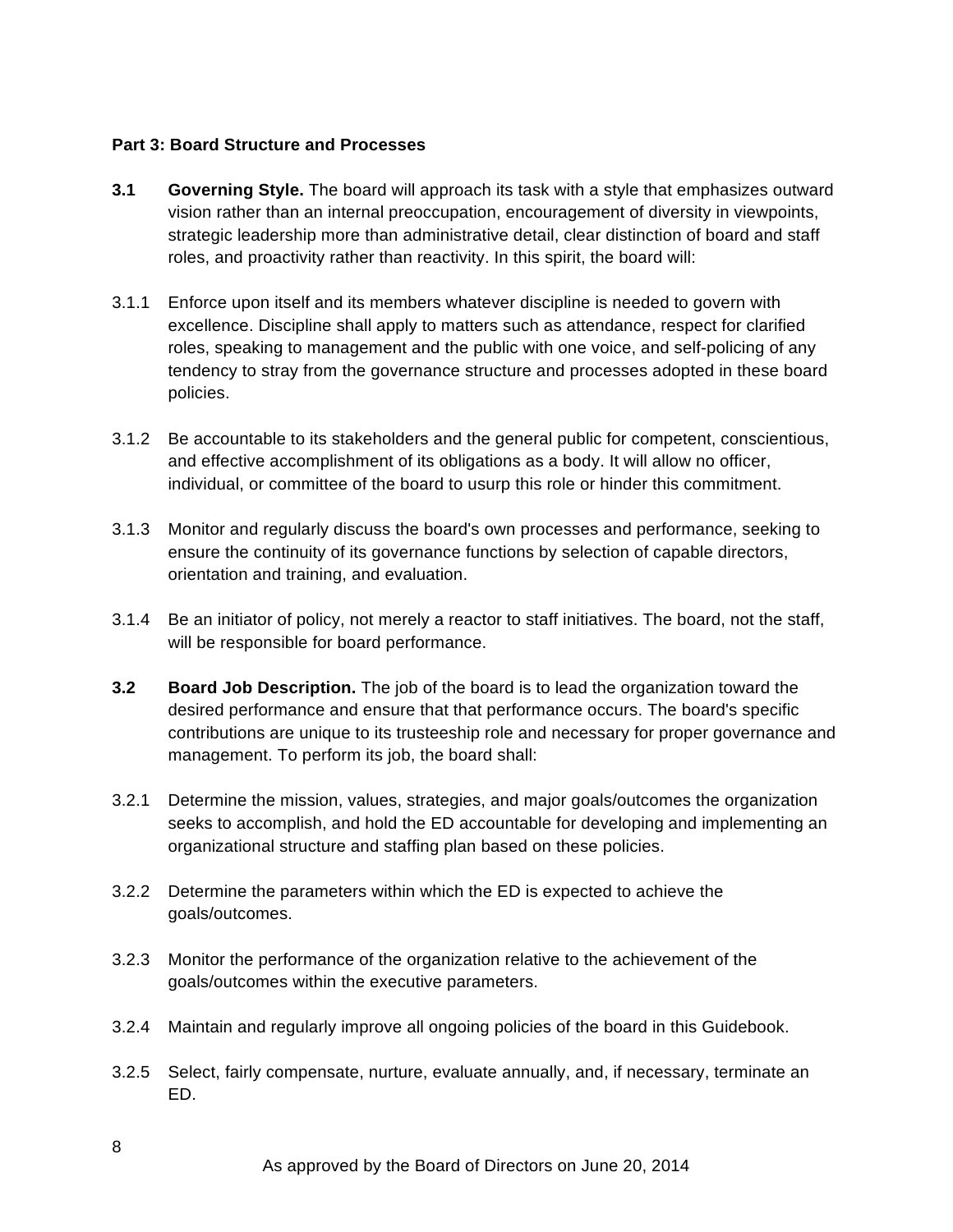- 3.2.6 Ensure financial solvency and integrity through policies and behavior.
- 3.2.7 Require periodic financial and other external audits to ensure compliance with the law and with good practices.
- 3.2.8 Evaluate and constantly improve our board's performance as the governing board, and set expectations for board members' involvement as volunteers.
- **3.3 Responsibilities of Grassroots Board Members.** In addition to their general board responsibilities, Grassroots Board Members (GBM) duly elected by the volunteer membership of RESULTS/REF shall have the responsibility of representing the grassroots volunteers to the Board and to the Executive Committee. In that capacity they will advocate for the good of the grassroots volunteers making their positions and concerns known to the Executive Committee. GBM's will educate the grassroots volunteers about the function of the Board and inform them of Board decisions that are pertinent to their function as volunteers. GBM's shall be role models to volunteers and encourage volunteers to participate on Board committees when needed. Being both Board members and volunteers Grassroots Board members will play a part in encouraging volunteers and acknowledging their accomplishments.
- 3.3.1. GBM's represent Grassroots to the Board by:
- i. Advocating for the Grassroots
- ii. Communicating with the Grassroots about their concerns/needs and giving feedback to the Board.
- iii. Educating the Grassroots about the function of the Board and familiarizing them with the By-laws.
- iv. Acknowledging Grassroots' accomplishments.
- v. Encouraging Grassroots participation on Board Committees when appropriate.
- vi. Letting Grassroots know about certain Board decisions based on mutual agreement with Executive Committee.
- vii. Being diligent Board members to ensure the effectiveness and sustainabilityof RESULTS.
- **3.4 Board Member Criteria.** In nominating members for the board, the Nominating Committee shall be guided by the profile that is incorporated by reference to this Guidebook.
- **3.5 Orientation**. Prior to election, each nominee shall be given this Guidebook along with adequate briefings on the role of the board, officers, and staff and an overview of programs, plans, and finances. Soon after election, each new board member will be given more comprehensive orientation material and training.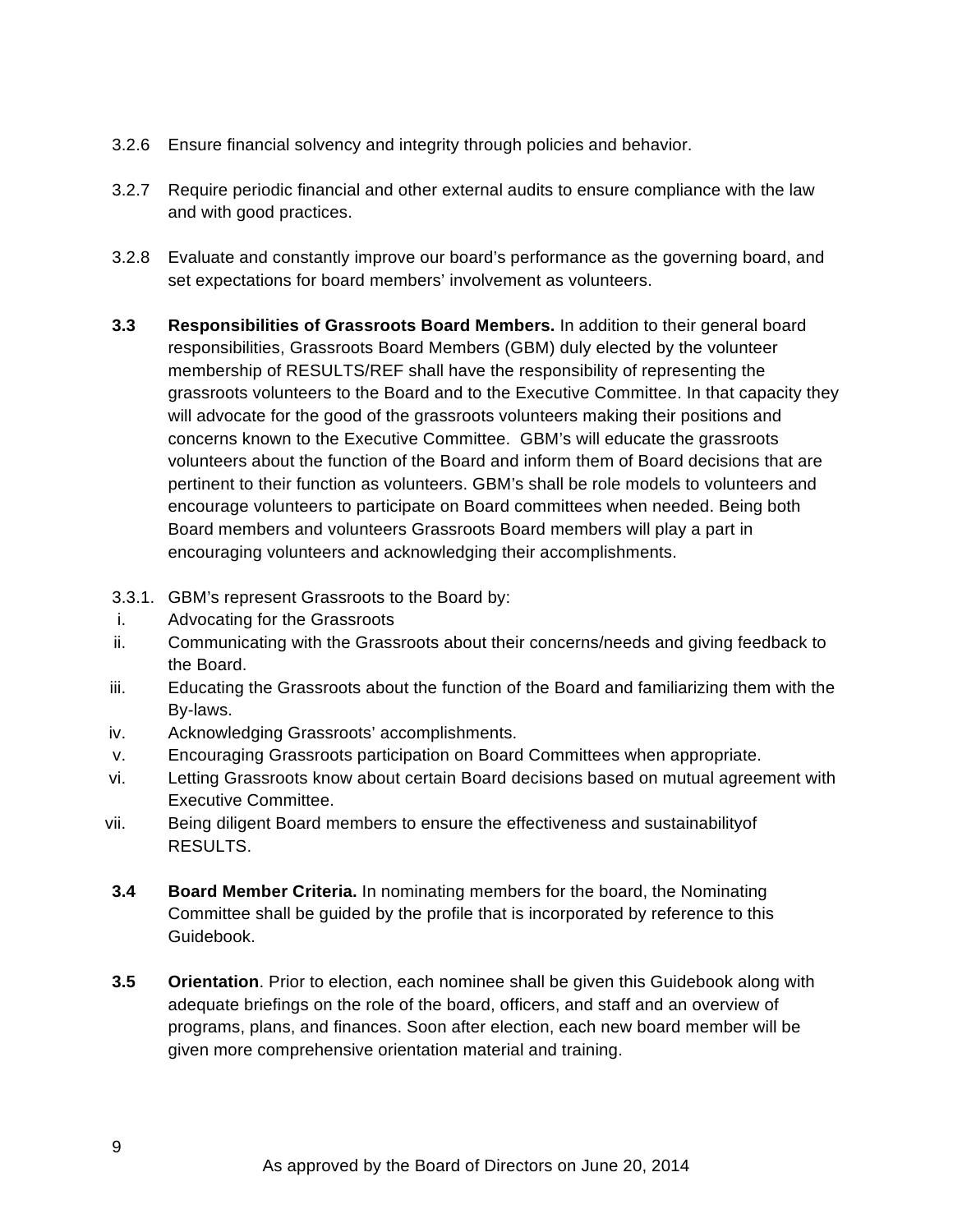**3.6 Chair's Role.** The job of the chair is, primarily, to maintain the integrity of the board's processes. The chair "manages the board." The chair is the only board member authorized to speak for the board, other than in rare and specifically board-authorized instances.

The chair ensures that the board behaves in a manner consistent with its own rules and those legitimately imposed upon it from outside the organization. Meeting discussion content will be those issues that, according to board policy, clearly belong to the board to decide, and not to staff to decide, although the Board may also leverage its expertise and outside experts to discuss and provide strategic input and expert guidance to inform staff decisions.

The authority of the chair consists only in making decisions on behalf of the board that fall within and are consistent with any reasonable interpretation of board policies in Parts 3 and 4 of this Guidebook. The chair has no authority to make decisions beyond policies created by the board. Therefore, the chair has no authority to supervise or direct the ED's work, but is expected to maintain close communication with, offer advice to, and provide encouragement to the ED and staff on behalf of the board.

- **3.7 Board Meetings.** Board events often will include time for guest presenters, interaction with staff and beneficiaries, board training, and social activities, as well as business sessions. Policies that are intended to improve the process for planning and running meetings follow:
- 3.7.1 The schedule for board meetings should be set as soon as practicable, preferably six months in advance.
- 3.7.2 The ED shall work with the chair and the committee chairs in developing agendas, which, along with background materials for the board and committees, monitoring reports, the ED's recommendations for changes in the Guidebook, previous minutes, and other such materials, shall be mailed to all board members, regardless of their expected attendance at the upcoming meeting, at least one week in advance of board meetings.
- 3.7.3 Regular board meetings shall be held approximately every six (6) months. One meeting shall be concurrent with the RESULTS International Conference. The second meeting shall follow approximately six (6) months later at a convenient date that will result in a quorum of the Board to be present.
- 3.7.4 The Executive Director is responsible for notifying all Board members of meeting dates and arranging logistics, including meeting space and communications sufficient to prepare Board members for the meeting.
- 3.7.5 The Agenda for each meeting shall be developed by the Board Chairman in consultation with Board Committee Chairmen and the Executive Director. At a minimum, it will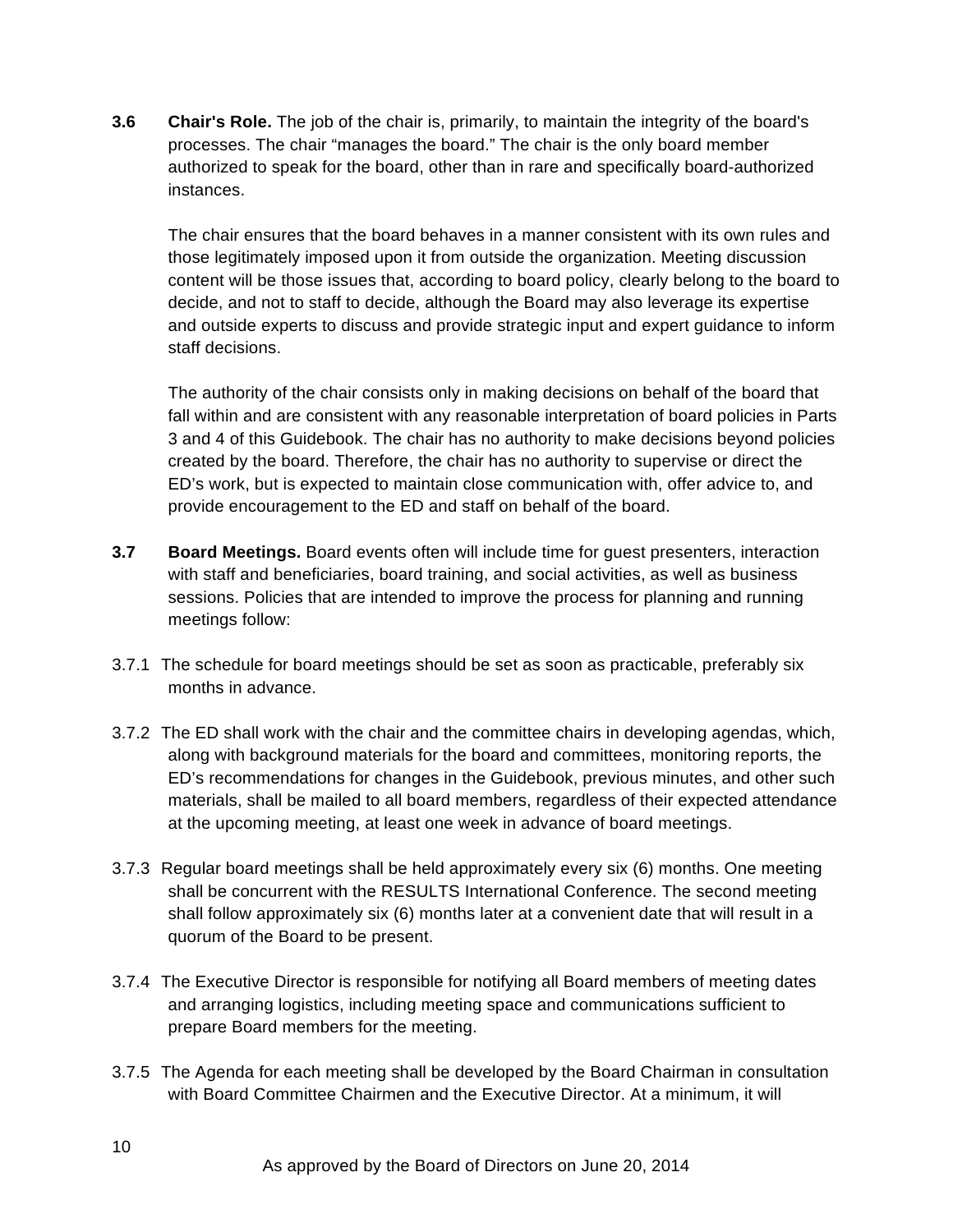include a review of the finances of both RESULTS and RESULTS Educational Fund, progress on the organizations' strategic plan and management of that plan, discussion about our current and potential advocacy agenda, relevant Board Committee reports and new business in accordance with Board protocol guided by Robert's Rules. All members of the Executive Committee have the opportunity to propose agenda items.

- 3.7.6 Special meetings of the board can be called according to the bylaws.
- 3.7.7 The Executive Committee shall prepare a meeting evaluation form for completion by each board member who attends the board meeting. The completed forms shall be reviewed, analyzed, and summarized by the Board Development Committee, which shall report the results of the meeting evaluation to the board members within two weeks of the board meeting.
- 3.8 **Standing Committees.** Committees help the board be effective and efficient. They speak "to the board" and not "for the board." Committee members may be recruited who are not currently members of the Board or active within RESULTS, provided that they bring specialized expertise, which will benefit the board and RESULTS. Unless authorized by the whole board, a committee may not exercise authority that is reserved to the whole board by the bylaws or by the laws of the District of Columbia and/or State of California governing not-for-profit organizations. Committees are not to exercise authority over staff. Once committees are created by the board, the board chair shall recommend committee chairs and members for one-year terms that expire at the earlier of one year or the committee member's term on the board, subject to board approval. The board chair is an *ex officio* member of all committees, although he/she is a full member of the Finance Committee. The ED shall assign one senior staff member to assist with the work of each committee upon the request of the Committee.
- 3.8.1 **Board Development Committee** This committee is responsible for determining the skills that are required on the board, and for recruiting, training and orienting all new board members. The Committee advises the Board Chairman on how to make board governance more effective, including providing training opportunities. Along with the Board Chair and Executive Director, members of this committee communicate with other board members to ensure that they are making a productive contribution and they are satisfied with their board experience. The design, administration, and interpretation of board meetings and annual board self-evaluations are done by the Board Development Committee.

The committee will also develop a roster of potential board members (exclusive of grassroots members) based on the board profile, inclusive of their potential as donors and to introduce RESULTS to potential donors, and will recommend potential board members to the nominating committee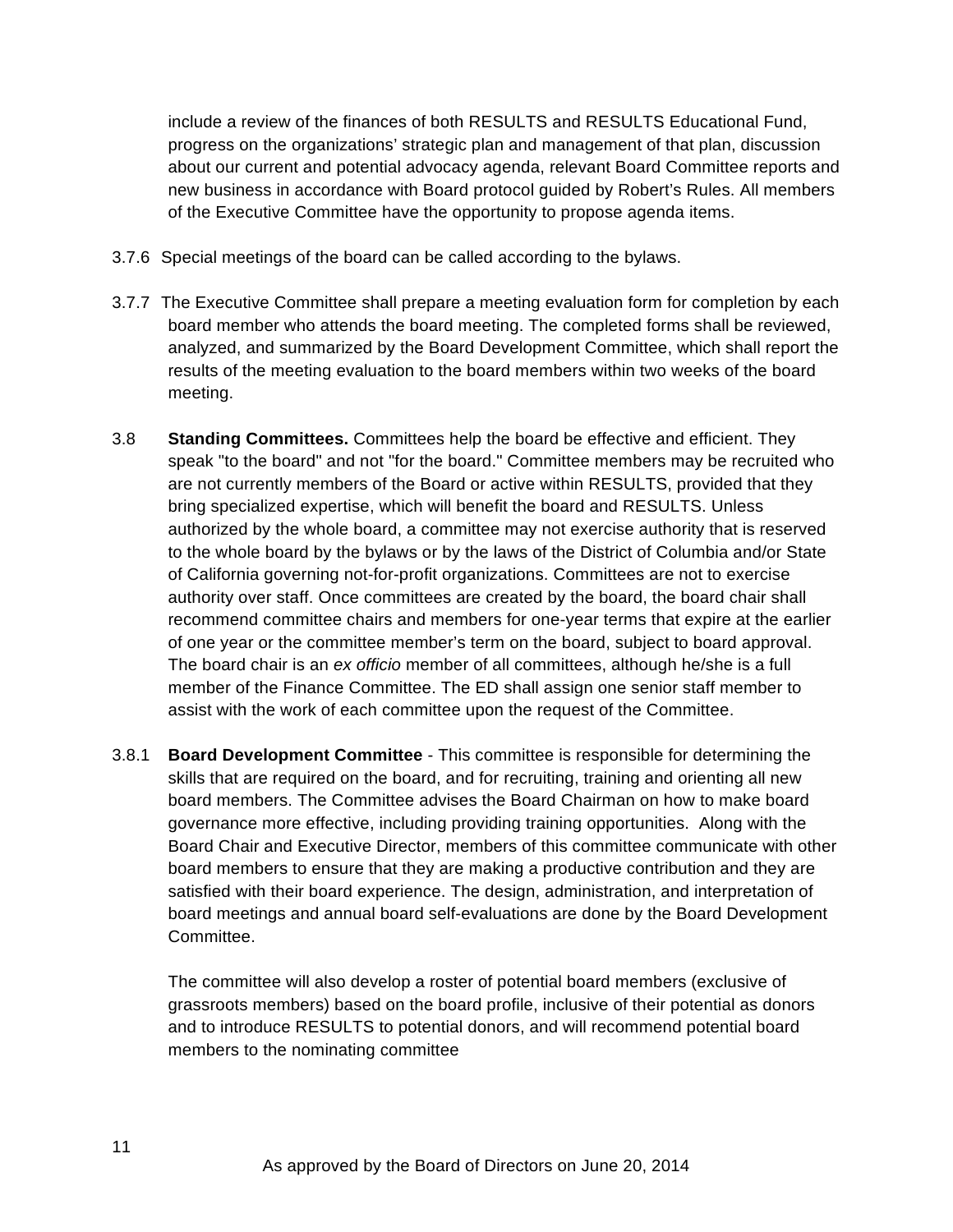This committee is responsible for mentoring of new Board members, helping to socialize and bring new members into the understanding of what RESULTS does and how it makes it impact to ensure that new members can exercise their specific gifts and skills in support of the mission.

The Board Development Committee is responsible for maintaining the Board Guidebook.

Under the overall guidance of the Executive Committee, the Board Development Committee is responsible for working with the Executive Committee to ensure that a succession plan for the Board chairperson is in place and is operationalized as appropriate.

3.8.2 **Finance, Audit and Compensation Committee** (referred to as the Finance Committee) – This committee is responsible for the annual independent financial audit process, including selection of the independent auditor, receiving and accepting the auditor's report and arranging for its presentation to the Executive Committee and Full Board. It should oversee the implementation of corrective action to any management and internal control shortcomings identified by the auditor.

This committee shall oversee the organization's internal accounting controls. In addition, the committee shall be responsible for oversight of regulatory compliance, policies and practices regarding corporate responsibility, and ethics and business conduct–related activities, including compliance with all federal, state, and local laws governing taxexempt entities. The committee shall also oversee written conflict of interest policies and procedures for directors and officers (see Appendix C).

It also has budgetary oversight responsibility, ensuring that the budget supports the strategy of the organization and interprets the overall financial health of the organization on behalf of the board. Consistent with this responsibility, it shall review the annual unrestricted budget and submit it to the Executive Committee for its approval. Restricted budgets shall be reviewed only to the extent that they impact the achievement of the mission and goals of the organization and generate unrestricted revenue.

In addition, the committee shall make recommendations with regard to the level and terms of indebtedness, cash management, investment policy, risk management, financial monitoring and reports, employee benefit plans, signatory authority for expenditures, and other policies to guide the Executive Director and staff that the committee determines are advisable for effective financial management. All of the financial and compensation policies of the organization should be reviewed by this committee prior to Executive Committee approval.

The Committee shall meet on a quarterly basis no sooner than 45 days after the end of the quarter to review financial performance year to year and against budget.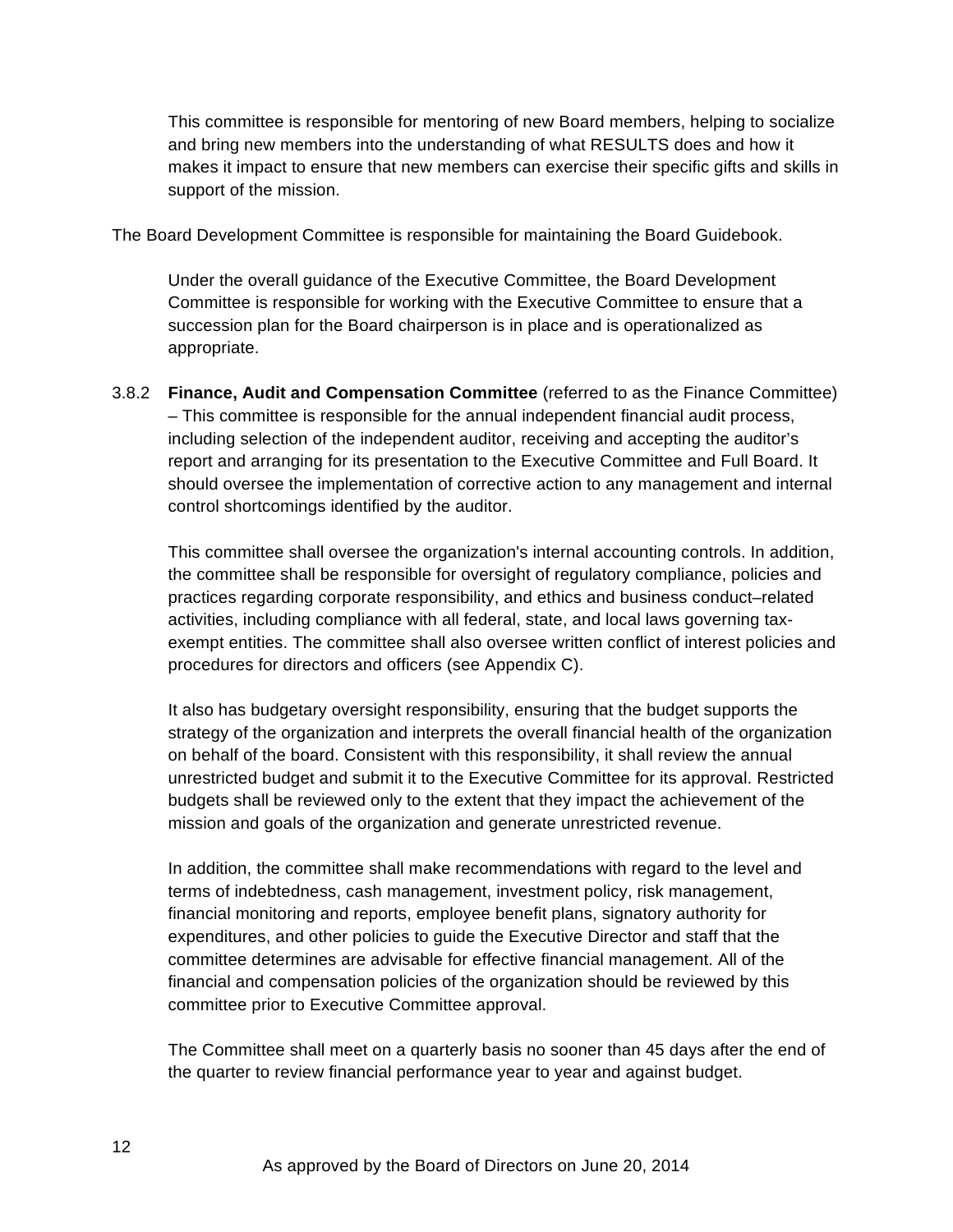This committee also oversees the annual evaluation of the Executive Director and makes a recommendation to the Executive Committee as to the compensation, hiring and firing of the Executive Director.

- 3.8.3 **Marketing Committee**. This committee shall study and recommend policies relating to the current and future positioning of the RESULTS brand and related marketing communications strategies. The committee supports the Board in achieving its mission through powerful brand positioning, providing perspective and guidance to the Director of Communications (through appropriate channels) and leverages introductions to world class resources. Its goal is to achieve a step change in brand awareness, positive perceptions and mobilization of key target audiences by growing relationship capital and maximizing both financial and nonfinancial returns on marketing investment.
- 3.8.4 **Executive Committee.** This committee shall comprise no fewer that seven (7) and no more than nine (9) voting members of the Board of Directors including four (4) Grassroots Directors, the Chairman of the Board, the Secretary, the Treasurer and any additional officers and one or more at-large members. The Executive Committee has the same powers as the full Board as provided by the Bylaws, except for amending the Articles of Incorporation or Bylaws, selecting and removing all other officers, agents and the Executive Director, or any action legally required to be taken by the entire board.
- 3.8.5 **Nominations Committee** A Nominating Committee will be appointed annually by the Board to propose nominations as required during the course of the year for both At Large and Executive Committee vacancies expected to occur in accordance with the procedures described in the Bylaws.
- 3.8.6 **Issues Committee** This committee will make recommendations to the Executive Committee on which issues of poverty the organization should put attention and resources. Members of this committee should include experts of poverty and/or policy making.
- 3.8.7 **Bylaws Committee** This committee will make recommendations of bylaws changes to the Executive Committee. Changes in the Bylaws need to be approved by the Executive Committee and recommended to the full Board for approval.
- 3.8.8 **Fundraising Committee Purpose**: The Fundraising Committee is charged with contributing to the financial health of RESULTS Educational Fund and RESULTS, hereinafter referred to collectively as RESULTS, by: sustaining and increasing the level of charitable contributions to the organization(s) through a variety of means, including: personal donations; personal recruitment, cultivation and upgrading of existing and new major donors; recruitment of potential additional Fundraising Committee members with appropriate resources and contacts; and coordination with staff and other Board members on those and related activities. The Fundraising Committee may also make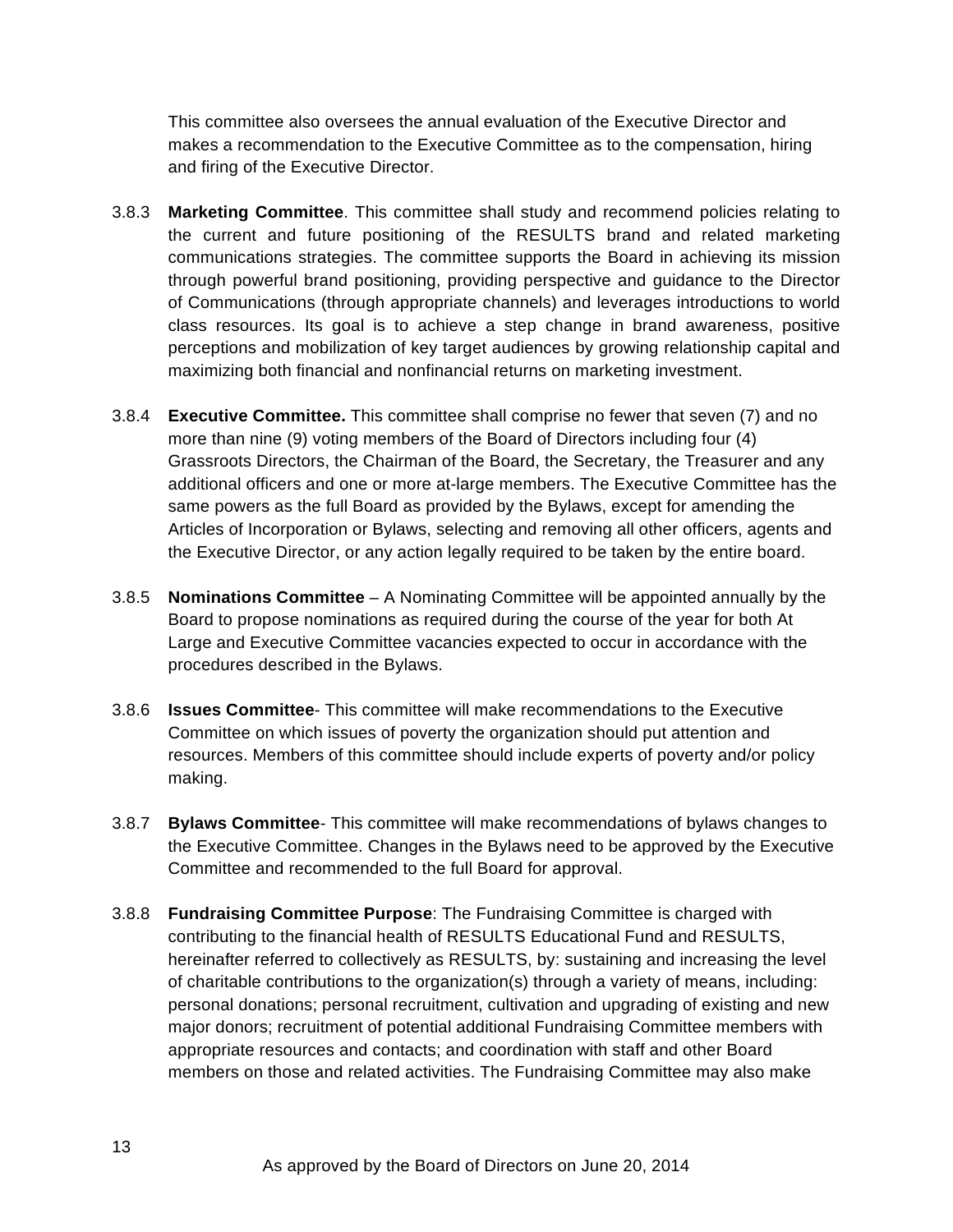recommendations to the Board on development and implementation of additional fundraising strategies, and enhancement of existing strategies and their execution.

**Membership**: The Committee should include non-Board members who are major donors and who are interested in helping recruit others to become major donors.

**Authority and Scope of Activities**: The Board grants the Committee, and its individual members, the authority and direction to engage in the following activities:

- 1. To maximize their own personal financial contributions to RESULTS;
- 2. To identify, recruit, and cultivate other potential major donors, individual and organizational, from their own circles of acquaintance and beyond;
- 3. To identify, recruit, and recommend major donors and others for appointment to the Fundraising Committee;
- 4. To engage in personal networking towards the end of identifying additional potential major donors, educating them, and obtaining their financial support for RESULTS;
- 5. To propose, organize, and assist with preparation of events or meetings by which to deepen relationships with and secure the financial support of identified major donors;
- 6. To inform themselves regarding other existing RESULTS fundraising activities, including group events, partner friends and family campaigns, legacy giving, major grant applications, and the like, and to make recommendations for the expansion or enhancement of such existing strategies, as well as to study, evaluate, and recommend other fundraising strategies which might be utilized, consistent with Board, staff, and partner capacities and available resources;
- 7. Such other duties as may be assigned."
- **3.9 Advisory Groups, Councils, and Task Forces.** To increase its knowledge base and depth of available expertise, the board supports the use of groups, councils, and task forces of qualified advisers. The term "task force" refers to any advisory group appointed by the ED or the chair to assist him or her in carrying out various time-limited goals and responsibilities. Although either the chair or the ED may form a task force, he/she or he/she shall notify the board of its formation, purpose, and membership within 10 days of its formation. The ED may assign a senior staff member to serve advisory groups.
- **3.10 Board Members' Code of Conduct.** The board expects of itself and its members ethical and businesslike conduct. Board members must offer unconflicted loyalty to the interests of the entire organization, superseding any conflicting loyalty such as that to family members, advocacy or interest groups, and other boards or staffs of which they are members. Board members must avoid any conflict of interest with respect to their fiduciary responsibility. There must be no self-dealing or conduct of private business or personal services between any board member and the organization except as procedurally controlled to assure openness, competitive opportunity, and equal access to "inside" information.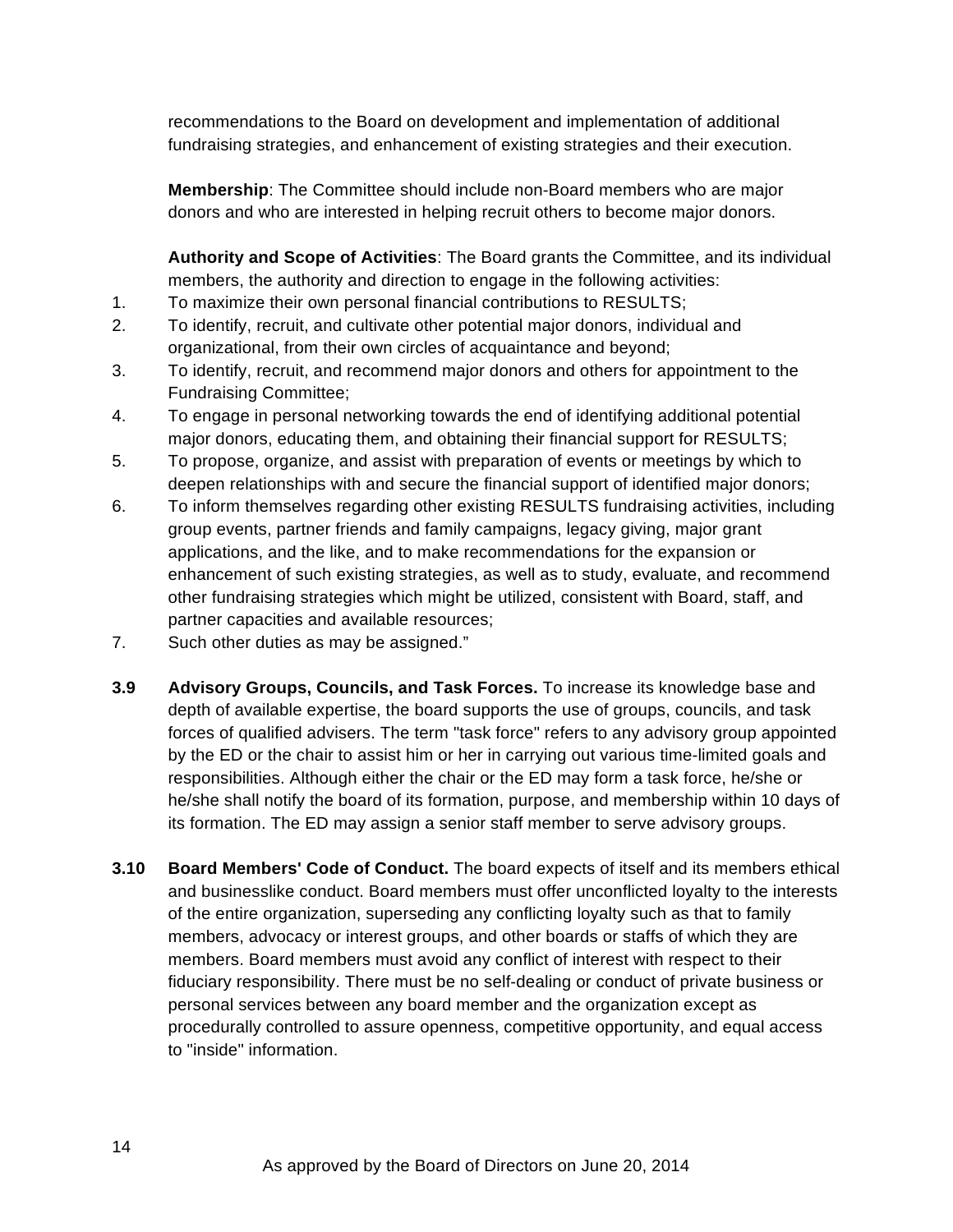Board members will make no judgments of the ED or staff performance except as the performance of the ED is assessed against explicit board policies and agreed-upon performance goals and objectives.

Each board member is expected to complete and sign an Annual Affirmation and Conflict of Interest Statement (see Appendix C) which covers, *inter alia*, board conflicts of interest, in accordance with the laws of the state governing not-for-profit organizations, and other expectations of board members.

**3.11 Board Finances**. Every board member is expected to be a donor of record in each calendar year. Expenses incurred to fulfill board activities may be an individual tax deduction; however, any board member may submit for reimbursement any expenses incurred to attend board or committee meetings.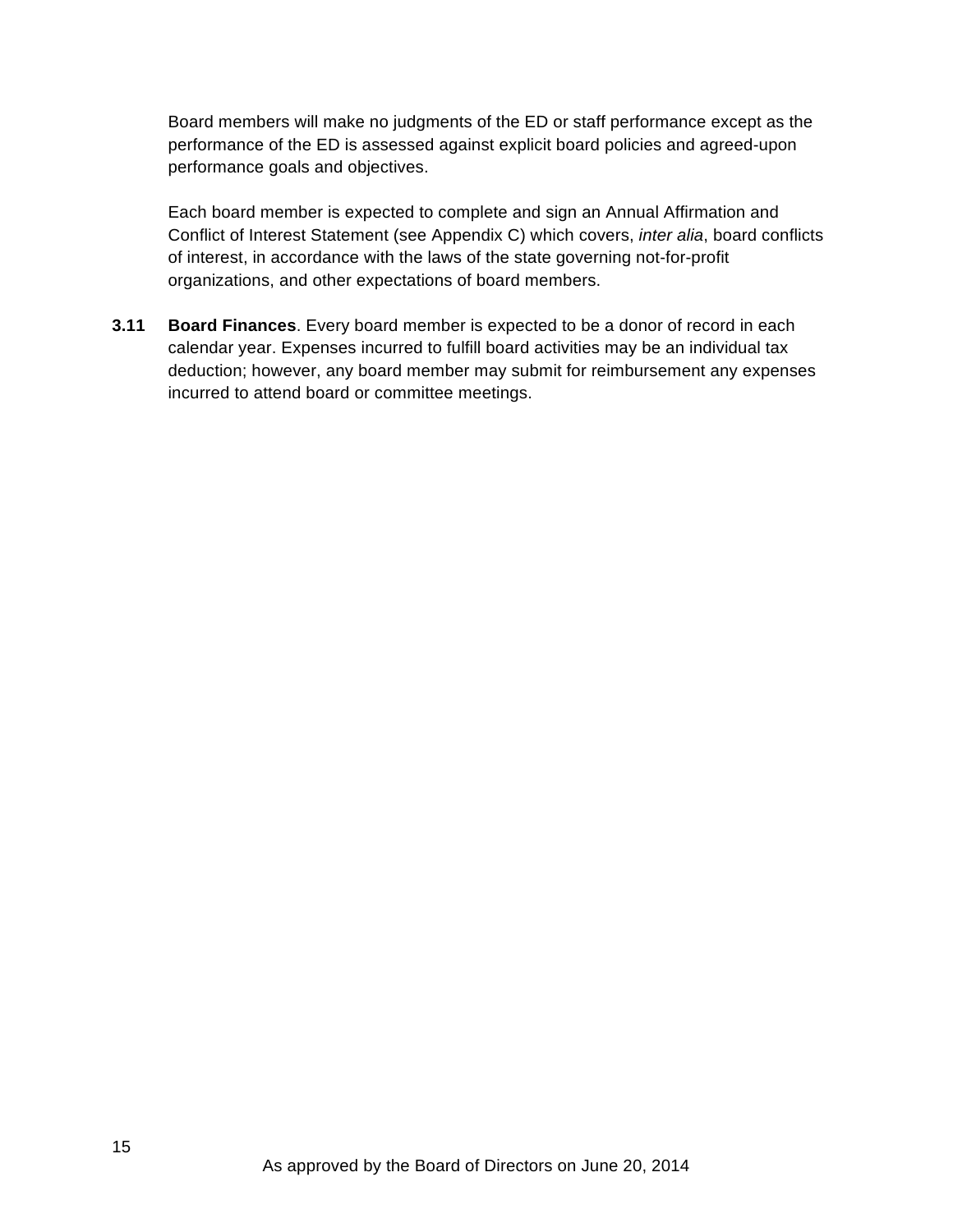### **Part 4: Board–Executive Director (ED)/Staff Relationship**

- **4.1 Delegation to the Executive Director (ED).** While the board's job is generally confined to establishing high-level policies, implementation and subsidiary policy development are delegated to the ED.
- 4.1.1 All board authority delegated to staff is delegated through the ED, so that all authority and accountability of staff—as far as the board is concerned—is considered to be the authority and accountability of the ED.
- 4.1.2 Organization Essentials policies (Part 2) direct the ED to achieve certain results. Executive Parameters policies (Part 5) define the acceptable boundaries of prudence and ethics within which the ED is expected to operate. The ED is authorized to establish all further policies, make all decisions, take all actions, and develop all activities as long as they are consistent with any reasonable interpretation of the board's policies in this Guidebook.
- 4.1.3. The board may change its policies during any meeting, thereby shifting the boundary between board and ED domains. Consequently, the board may change the latitude of choice given to the ED, but so long as any particular delegation is in place, the board and its members will respect and support the ED's choices, as long as those choices are in accordance with the Executive Parameters included in Section 5 and prior Board guidance. This does not prevent the board from exercising oversight in the delegated areas.
- 4.1.4 Except when a person or committee has been authorized by the board to incur some amount of staff cost or time for study of an issue, no board member, officer, or committee has authority over the ED.
- **4.2 ED Job Description.** As the board's single official link to the operating organization, ED performance will be considered to be synonymous with organizational performance as a whole. Consequently, the ED's job contributions can be stated as performance in two areas: (a) organizational accomplishment of the major organizational goals in Section 2.8, 2.9 and 2.10 and (b) organization operations within the boundaries of prudence, financial responsibility and ethics established in board policies on Executive Parameters.
- **4.3 Communication and Counsel to the Board.** With respect to providing information and counsel to the board, the ED shall keep the board informed about matters essential to carrying out its policy duties. Accordingly, the ED shall:
- 4.3.1 Inform the board of relevant trends, anticipated adverse media coverage that could negatively impact the reputation and financial well-being of the organization, and material external and internal changes, particularly changes in the assumptions upon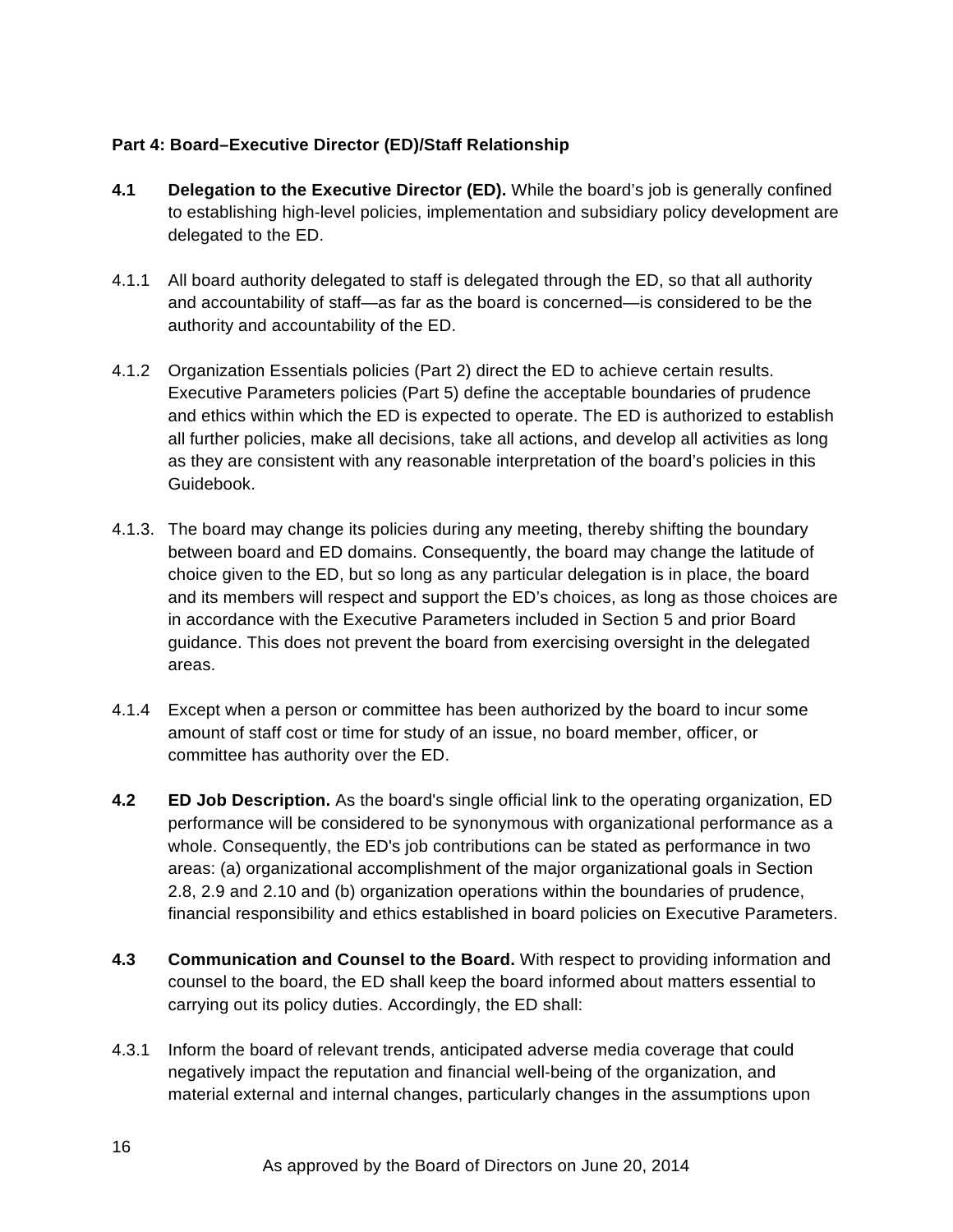which any board policy has previously been established, always presenting information in as clear and concise a format as possible.

- 4.3.2 Relate to the board as a whole except when fulfilling reasonable individual requests for information or responding to officers or committees duly charged by the board.
- 4.3.3 Report immediately any actual or anticipated material noncompliance with a policy of the board, along with suggested changes.
- **4.4 Monitoring Executive Performance.** The purpose of monitoring is to determine the degree to which the mission is being accomplished and board policies are being fulfilled. Information that does not do this shall not be considered monitoring. Monitoring will be as automatic as possible, using a minimum of board time, so that meetings can be used to affect the future rather than to review the past. A given policy may be monitored in one or more of three ways:
- 4.4.1 Direct board inspection: Discovery of compliance information by a board member, a committee, or the board as a whole. This includes board inspection of documents, activities, or circumstances that allows a "prudent person" test of policy compliance.
- 4.4.2 External report: Discovery of compliance information by a disinterested, external person or firm who is selected by and reports directly to the board. Such reports must assess executive performance only against legal requirements or policies of the board, with suggestions from the external party as to how the organization can improve itself.
- 4.4.3 ED reports: The ED shall help the board determine the metrics required to measure progress in achieving the mission and goals and conforming with board policies. Currently the board requests these regular monitoring reports, in addition to any specific reports requested in other sections of the Guidebook:
- 4.4.3.1 At each Executive Committee Meeting: Informal ED reports on achievements, problems, and board notices.: (a) A one- or two-page "dashboard" report showing agreed-upon key indicators that track designated financial and program results over an agreed upon period in graphic form; (b) other summary reports as the board may define in this Guidebook.
- 4.4.3.3 At each Board Meeting: (a) Expense and revenue against budget report with comparison to previous year and current budget summarized on a program by program basis; (b) balance sheet;
- 4.4.3.4 Annually: Staff organization chart (or whenever major changes are made); (d) other reports that the board may define in this Guidebook.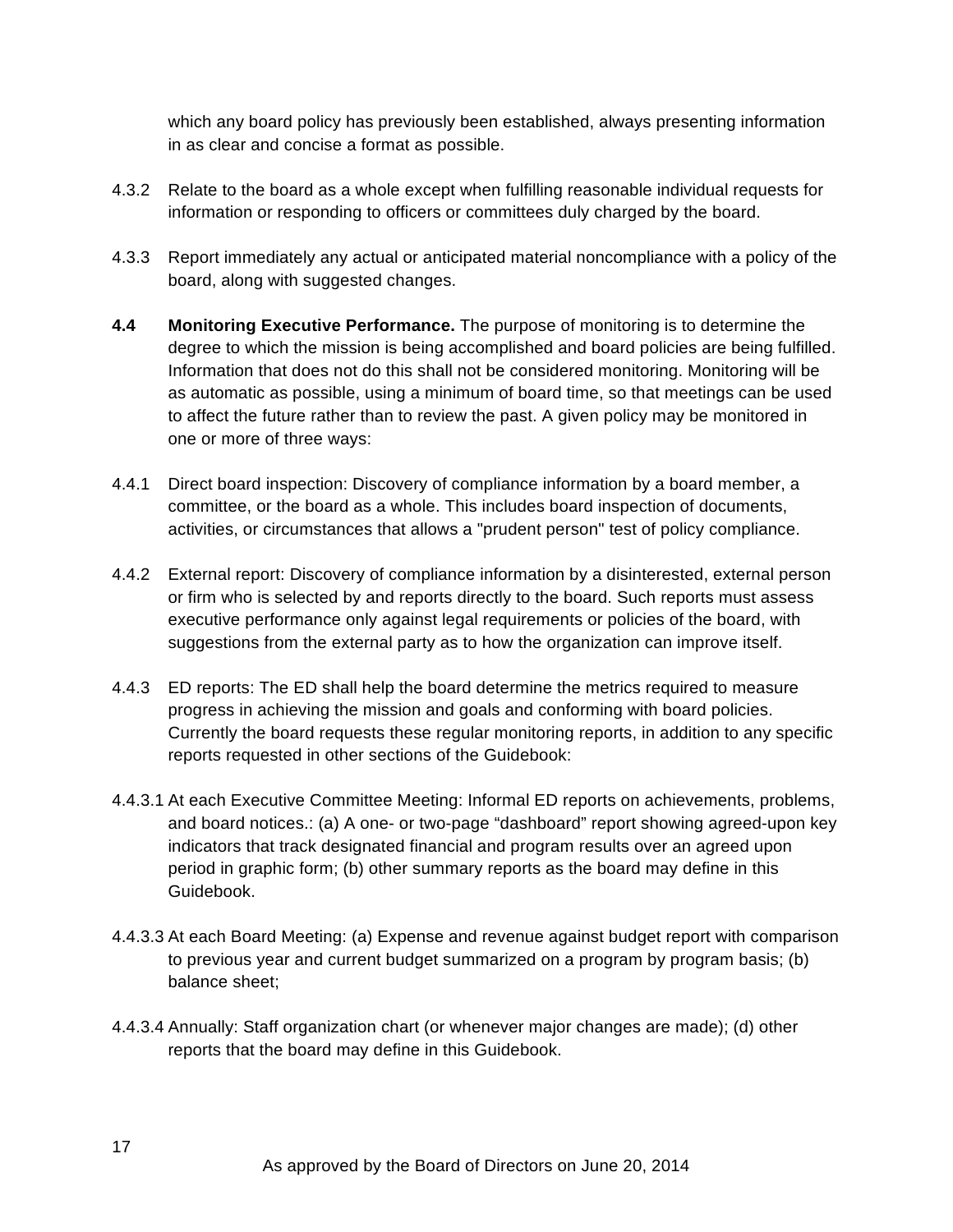**4.5 Annual Performance Review.** The Finance Committee, shall lead the formal, annual evaluation of the ED, with involvement of the full Executive Committee, based on achievement of organizational goals and any other specific goals that the board and the ED have agreed upon in advance, as well as the ED's own written self-evaluation. All board members are invited to comment after they have seen the self-evaluation.

Leading the evaluation implies administering the process, developing any questionnaire and tabulating results**.** The Board Chairman shall review the evaluation with the ED. After the Chairman's meeting with the ED, the Finance Committee will report on its review to the Executive Committee, including recommendations on the ED's compensation, which the Executive Committee will then act upon.

At least every three years, the Finance Committee shall invite other input in a carefully planned "360" review, inviting feedback from staff, peers in our sector, and individuals outside the organization who have interacted with the ED.

As part of the annual evaluation process, the ED and the Executive Committee will collaborate to determine specific, personal performance goals for the year ahead. These goals shall be documented in a letter to the ED from the board chair and will be a primary basis for determining the ED's performance at the end of the next year.

**4.6 Staff Compensation**. The ED is expected to hire, train, motivate, compensate, and terminate staff in a professional and caring fashion. Salary and benefits will include those that are customary and normal among similar organizations, provided that laws and regulations governing the employing entity are followed.

The ED shall (a) develop and maintain an employee manual that is reviewed bi-annually by competent legal counsel and (b) provide copies of this manual to the board for information at the first of the two Board meetings held each year, unless the manual is not changed, in which case, notification of that fact fulfills the requirement

- **4.7 Staff Treatment.** Compliance with all laws and regulations. With respect to treatment of paid and volunteer staff, the ED may not cause or allow conditions that are inhumane, unfair, or undignified. Accordingly, he/she may not:
- 4.7.1 Discriminate among employees on other than clearly job-related, individual performance or qualifications.
- 4.7.2 Fail to take reasonable steps to protect staff from unsafe or unhealthy conditions.
- 4.7.3 Withhold from staff a due-process, unbiased grievance procedure.
- 4.7.4 Discriminate against any staff member for expressing an ethical dissent.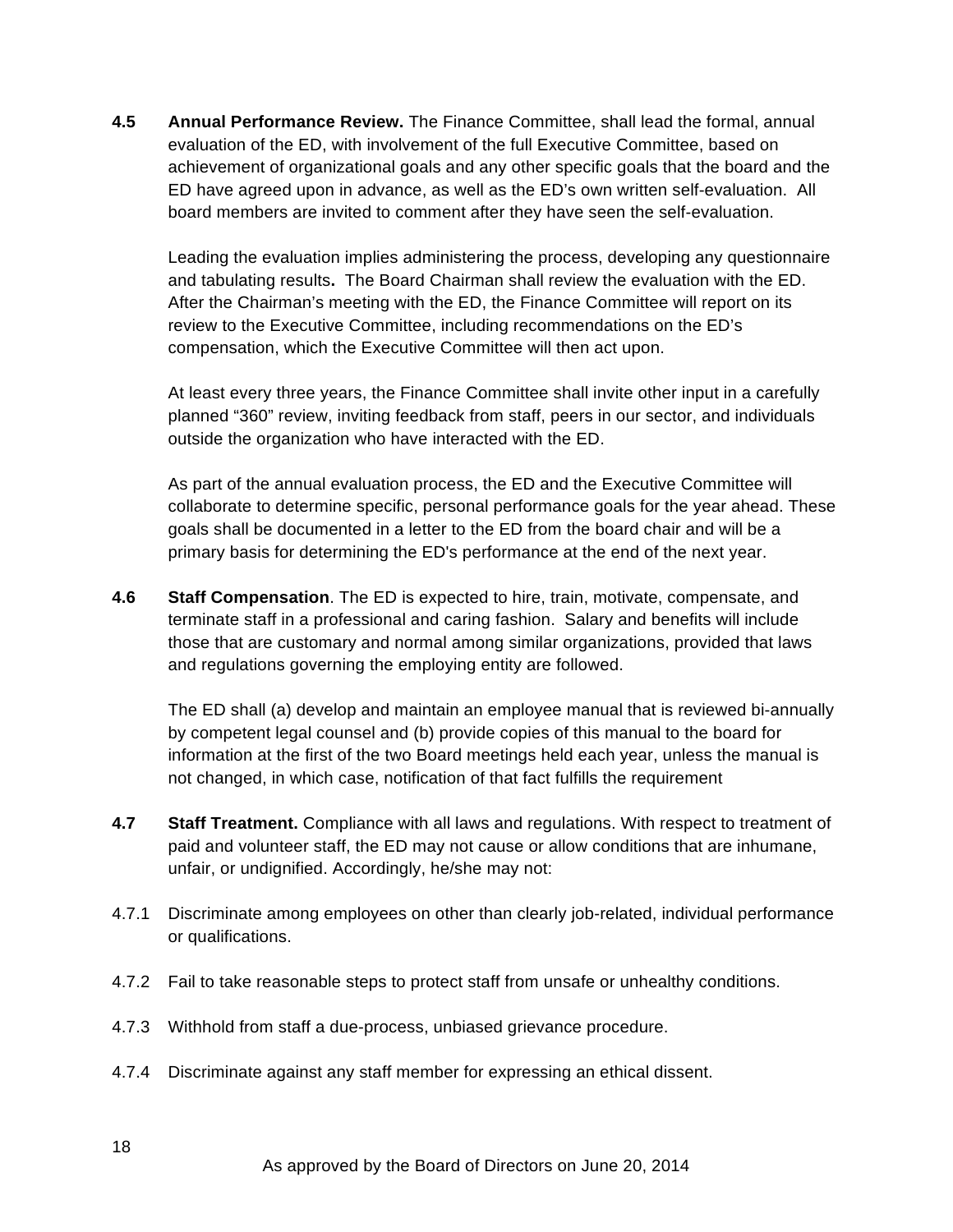- 4.7.5 Prevent staff from grieving to the board when (a) internal grievance procedures have been exhausted and (b) the employee alleges that board policy has been violated to his or her detriment.
- 4.7.6 Fail to acquaint staff members with their rights under this policy.
- 4.7.7 Fail to provide clear performance expectations consistent with our strategic plan and to provide the necessary resources to staff to achieve those expectations.
- **4.8 ED Transitions**. At any time, the chair may appoint a transition task force to explore options and propose strategies and board policies related to succession and transition of the ED.

The incumbent ED shall give the Executive Committee, if possible, a six-month notice of intent to leave that office. Any need for an acting or interim ED will be determined by the board chair subject to Executive Committee approval. The board chair is authorized, as soon as a vacancy or scheduled departure of the ED is known, to appoint a search committee and committee chair. The committee shall within 30 days recommend for Executive Committee approval a position announcement, a recommendation on any search consultant, the appointment of a search secretary, and a budget for the search.

The search committee shall present at least two qualified candidates to the Executive Committee for selection. The Executive Committee shall, at the time of selection, develop the new ED's compensation and service agreement and give the successor ED any special performance priorities from the board. Negotiation of such an agreement shall be the responsibility of the Chairman of the Board, assisted by the Treasurer.

**4.9 Board Reference Book and Web Site.** In addition to reports that the ED may choose to make to the board, the ED shall develop and maintain a Board Reference Book with all pertinent documents to which board members might want to refer during board and committee meetings (e.g., articles, bylaws, organization chart, recent minutes, committee roster, list of key volunteers/consultants, board documents referred to in this Guidebook, etc.). In addition, the board requests that the ED maintain, as funding is available, a secure Internet web site for board members to allow them to access relevant data and reports on a timely basis. The ED shall notify board members as new key information is posted to the board web site.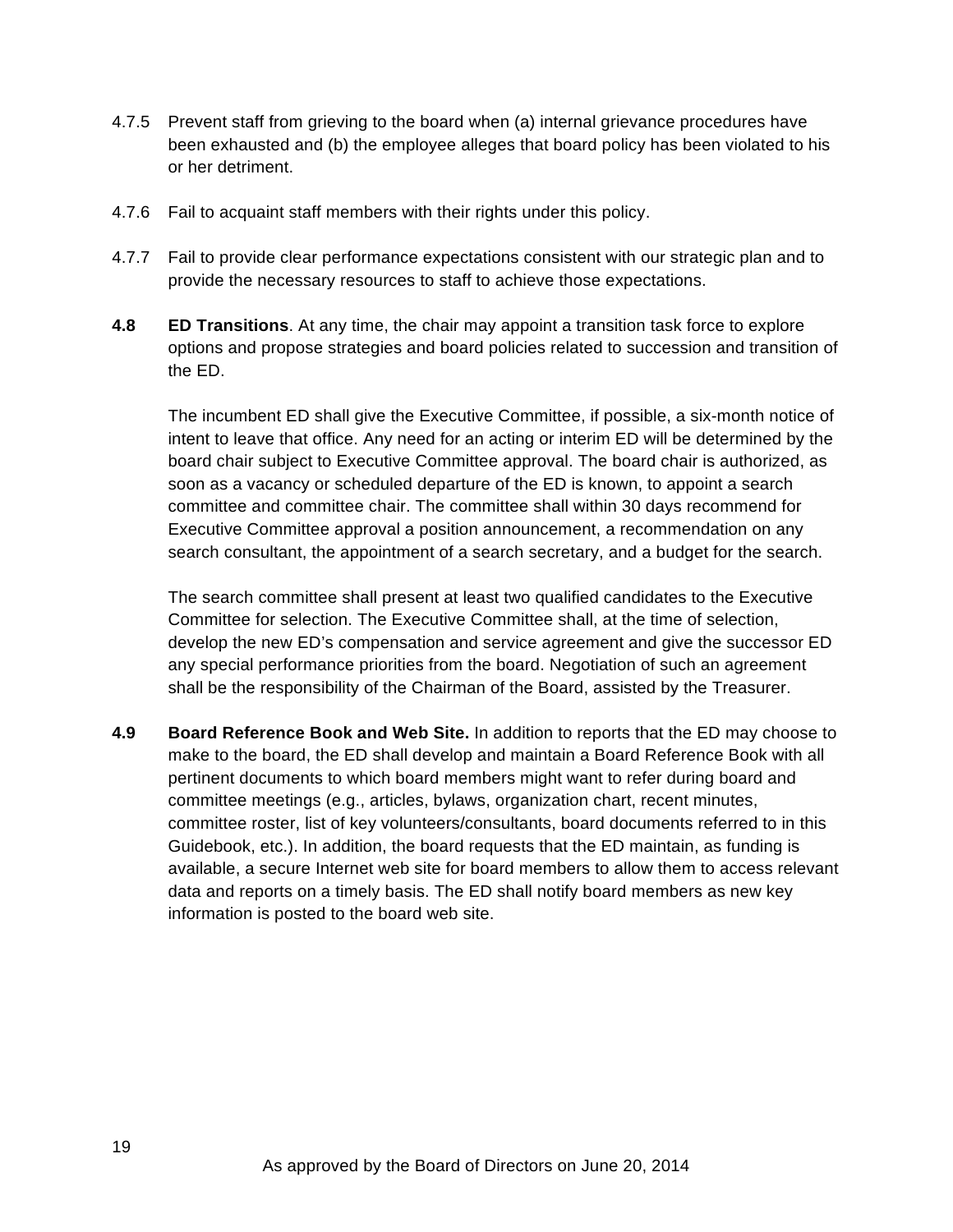#### **Part 5: Executive Parameters**

- **5.1 General Guidance.** The purpose of the remainder of the Guidebook is to detail those executive parameters that will guide the Executive Director and the staff as they accomplish the mission. These parameters are intended to free the Executive Director and the staff to make timely decisions without undue Board directives. The Board expects that the Executive Director will do nothing that is illegal, unethical, or imprudent. Beyond these general parameters, the Board details its executive parameters in the major sections that follow in Part 5.
- **5.2 Finance Parameters.** The Executive Director must ensure that the financial integrity of the organization is maintained at all times; that proper care is exercised in the raising, receiving, processing, and disbursing of funds; and that financial and nonfinancial assets are appropriately protected.
- 5.2.1 Budgeting. The unrestricted budget during any fiscal period shall not (a) deviate materially from the Board's goals and priorities listed in Part 2, (b) risk fiscal jeopardy, or (c) fail to show a generally acceptable level of foresight. Accordingly, the Executive Director may not cause or allow budgeting that:
- 5.2.1.1 Contains too little detail to (a) enable accurate projection of revenues and expenses, (b) separate capital items from operational items, (c) monitor cash flow and subsequent audit trails, and (d) disclose planning assumptions.
- 5.2.1.2 Anticipates the expenditure in any fiscal year of more funds than are conservatively projected to be received in that period unless the Executive Committee specifically authorizes investment of then available unrestricted reserves in a longer term investment that is reasonably expected to generate a positive ROI over an identified time frame.
- 5.2.1.3 Reduces the current assets at any time to less than twice current liabilities and allows cash to drop below a safety reserve of a minimum of one month's expenses at any time.
- 5.2.1.4 Is not derived from the strategic plan.
- 5.2.2 Financial Controls. The Executive Director must exercise care in accounting for and protecting the financial assets of the organization. To this end, the Executive Director is expected to abide by generally accepted accounting principles and the internal controls in the financial systems that are employed in the organization. In addition, the Executive Director may not:
- 5.2.2.1 Receive, process, or disburse funds under controls insufficient to meet the Board-appointed auditor's standards.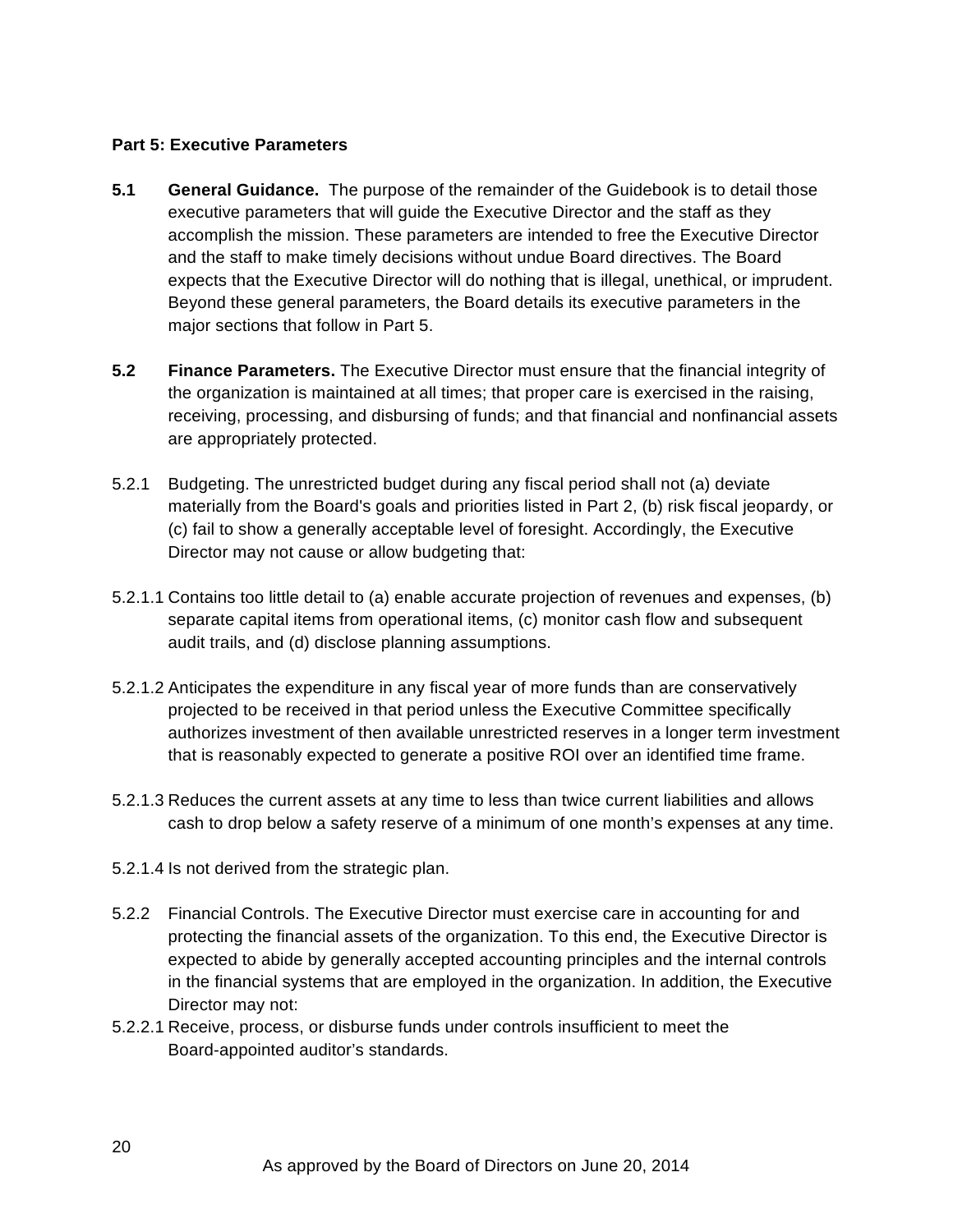- 5.2.2.2 Approve an unbudgeted expenditure or commitment of greater than \$200,000 without the approval of the Executive Committee.
- 5.2.2.3 Approve an unbudgeted expenditure or commitment of greater than \$100,000 without informing the Finance Committee and Executive Committee.
- 5.2.2.4 Amounts listed above shall be indexed to the unrestricted budget using 2014 as the base year and may be changed by the Executive Committee at any time.
- 5.2.3 Asset Protection. The Executive Director may not allow assets to be unprotected, inadequately maintained, or unnecessarily risked. Accordingly, the Executive Director may not:
- 5.2.3.1 Unnecessarily expose the organization, its Board, or its staff to claims of liability.
- 5.2.3.2 Make any major purchase of over \$ 50,000 without use of some demonstrably prudent method of acquisition of quality goods or services at competitive prices or prudent protection against conflict of interest has not been provided.
- 5.2.3.3 Acquire, encumber, or dispose of real property without Board approval.
- 5.2.3.4 Investment Principles. The Executive Director may not invest or hold operating capital in insecure instruments or in non-interest-bearing accounts, except where necessary to facilitate operational transactions.
- **5.3 Program Parameters**. In general, the Executive Director is expected to establish, maintain, and eliminate programs and services to achieve the organization's mission and goals in the most effective and efficient manner.
- 5.3.1 New programs are defined as an activity with discreet sources of funding that takes on a new issue that furthers RESULTS mission with an expected annual budget exceeding \$250,000. Such new programs must be approved by the Executive Committee.
- **5.4 Advancement Parameters.** The various efforts to represent the organization to the public (media, public relations, fund-raising, new member recruitment, etc.) shall be integrated sufficiently that the organization's brand/positioning in the external world is positive and effective.
- 5.4.1 Fund-Raising Strategy. The Executive Director shall develop and maintain a fund-raising plan that shall be provided to Board members for review each March, along with results for each initiative for the prior year.
- 5.4.1.1 Gift Policies. The Executive Director shall develop appropriate policies governing the solicitation, acceptance and acknowledgement of gifts and donations to the organization.